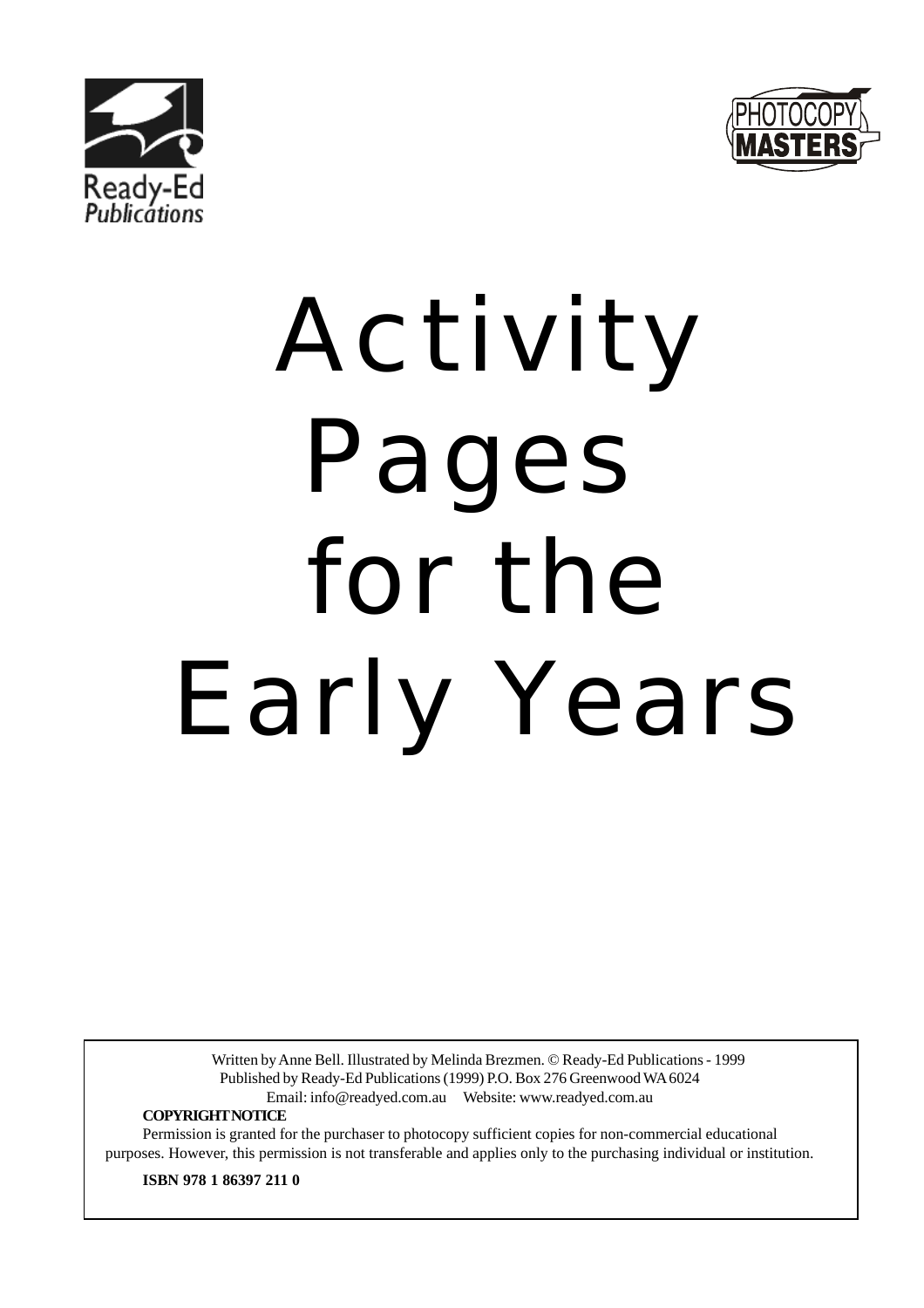#### Foreword

Scrapbooks and portfolios are a wonderful way to record the development of early childhood students. Children learn and improve more in their first school year than at any other time in their school life. Portfolio or scrapbook samples are an excellent form of visual reporting to parents. The samples give concrete evidence of a child's ability to comprehend, as well as indicating achievement of skills and concept development.

Children love to look through a book of their own work and explain the process to a captive audience.

These sample collections are a wonderful keepsake for the child and his/her family, and are generally cherished for years.

**Proformas** (a child's exploration of the process involved in completion) are included in this activity book so that teachers can simply photocopy and use to complement the child's finished activity sheet.

In addition a **feelings record** *(see below)* is provided on some pages so that children can provide feedback about how they feel they coped with the work on the relevant page. Children could indicate, by colouring in the appropriate face, whether they were either "very happy", "satisfied", or "unhappy" with their efforts.



The activities include old favourites and new ideas built into well loved curriculum themes. These sheets and their proformas are designed to save you time, leaving more time for teaching.

N.B. Teachers - remember to write the date on your first copy before photocopying your class set as this will save you writing on every individual sheet.

#### Anne Bell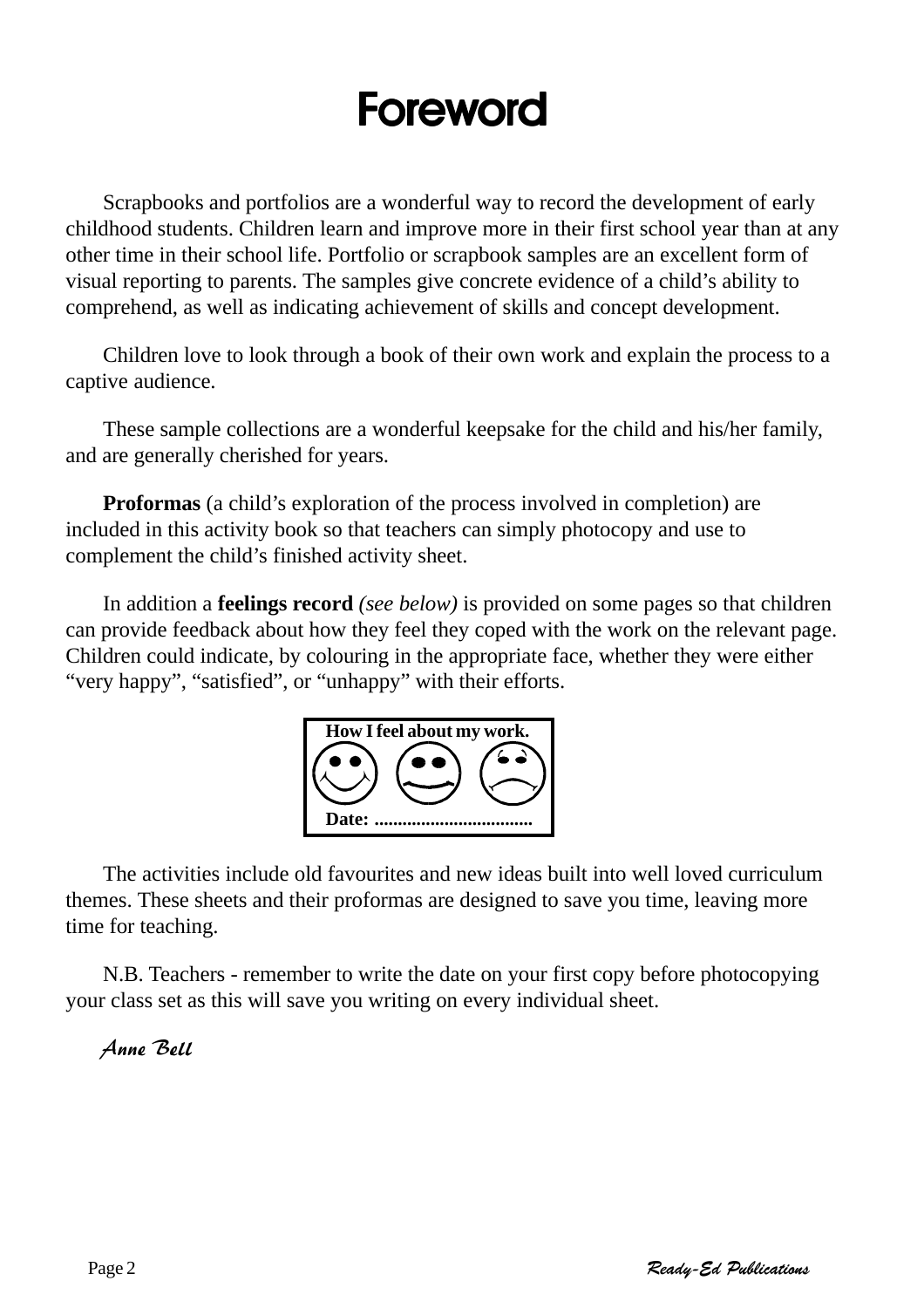#### **Contents**

| Senses - word identification chart 29           |  |
|-------------------------------------------------|--|
|                                                 |  |
|                                                 |  |
|                                                 |  |
|                                                 |  |
| Mermaid, dinosaur and sunflower - Notes  39, 40 |  |
|                                                 |  |
|                                                 |  |
|                                                 |  |
|                                                 |  |
|                                                 |  |
|                                                 |  |
|                                                 |  |
|                                                 |  |
|                                                 |  |
|                                                 |  |
|                                                 |  |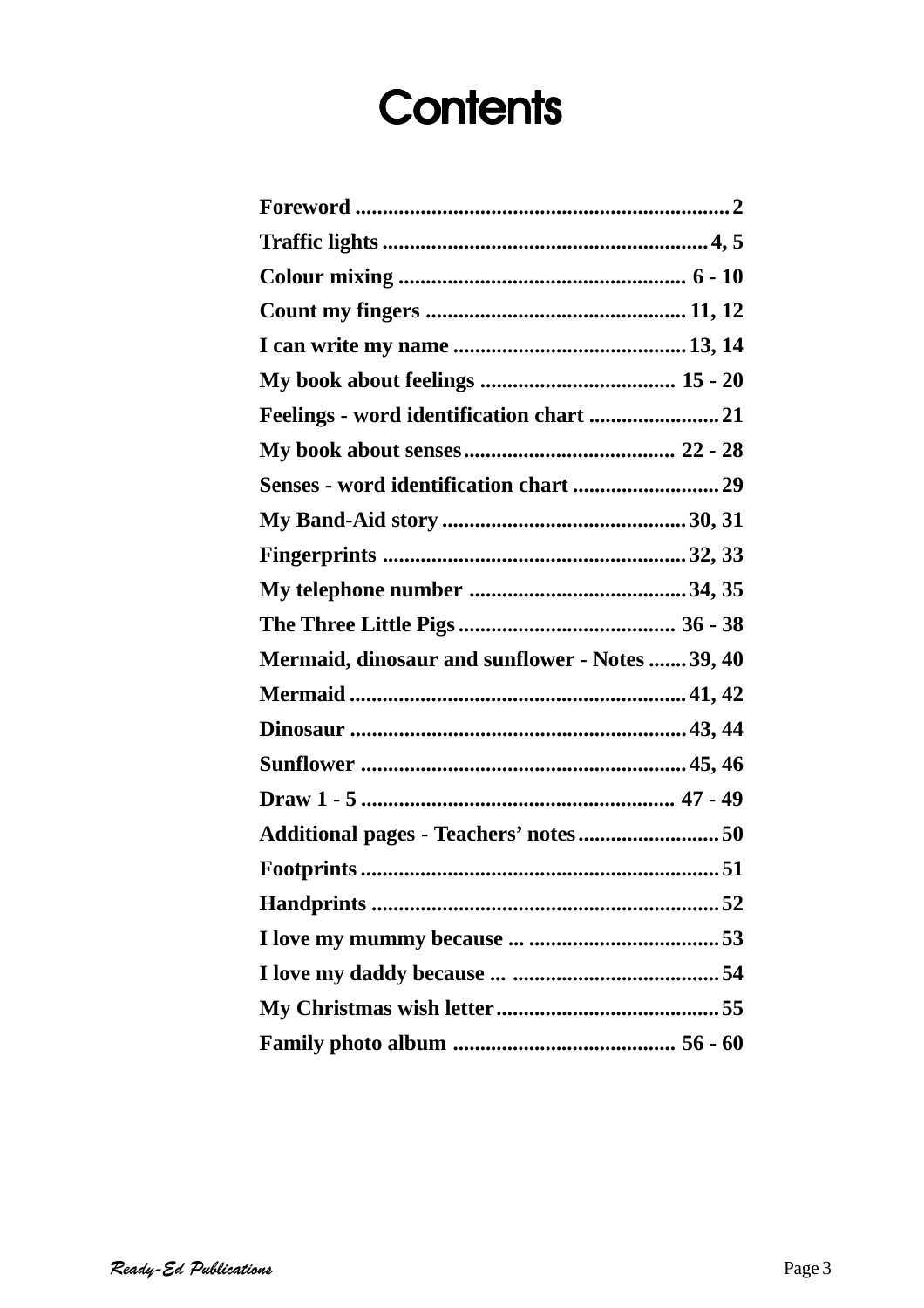## Traffic lights

**Proforma**

We have been talking about road safety and colours in class. To make this traffic light I had to read the colour word and glue the correct colour onto the lights. I then copied the colour words and the actions on the lines.

#### Teachers' notes

You will need:

copies of the page (A3 if you wish)

writing pencils glue & brushes

ers' notes<br>
d:<br>
copies of the page (A3 if you wish)<br>
writing pencils<br>
glue & brushes<br>
small cut up squares of tissue paper to scrunch and glue<br>
lights. small cut up squares of tissue paper to scrunch and glue onto lights.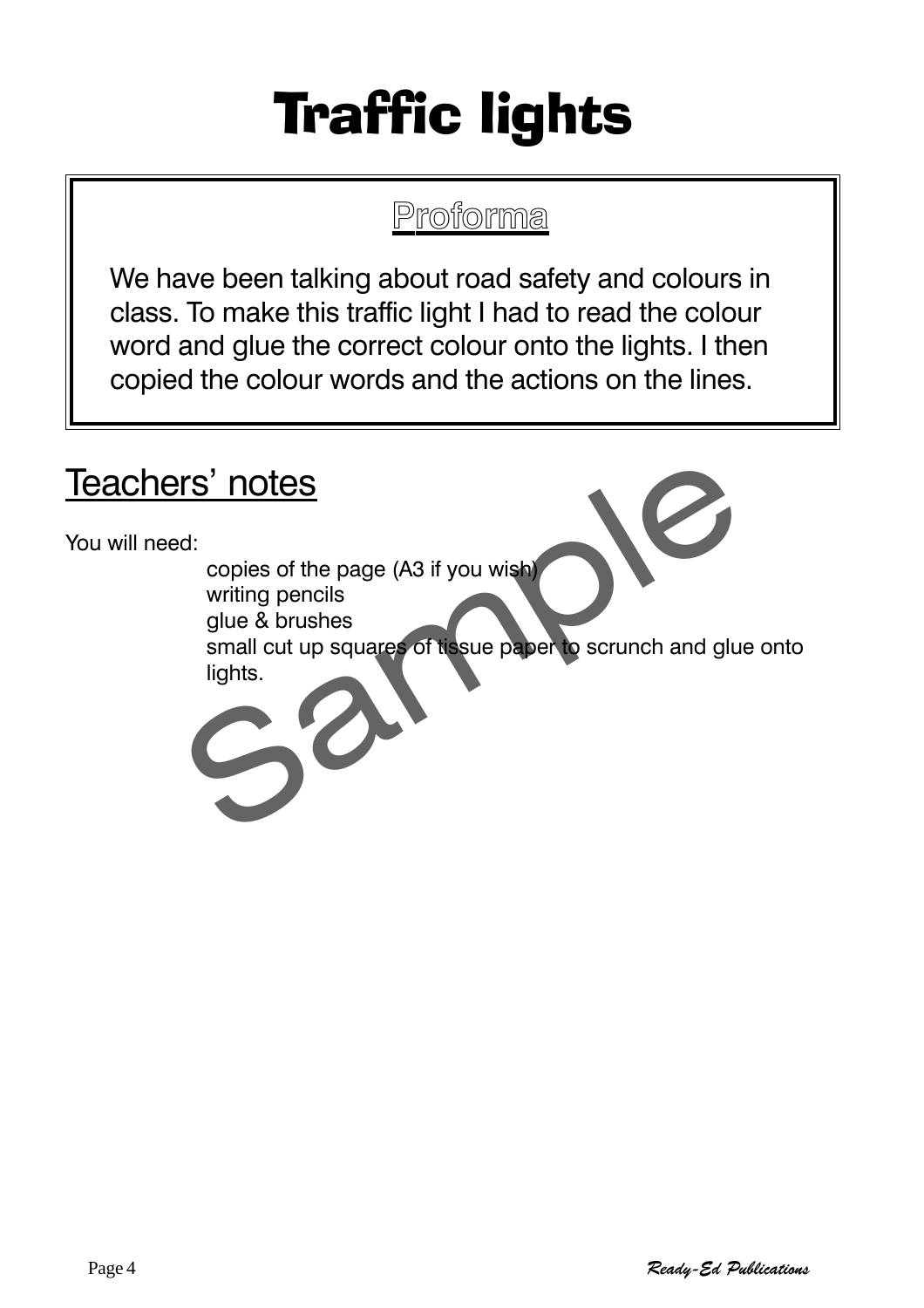## Traffic lights

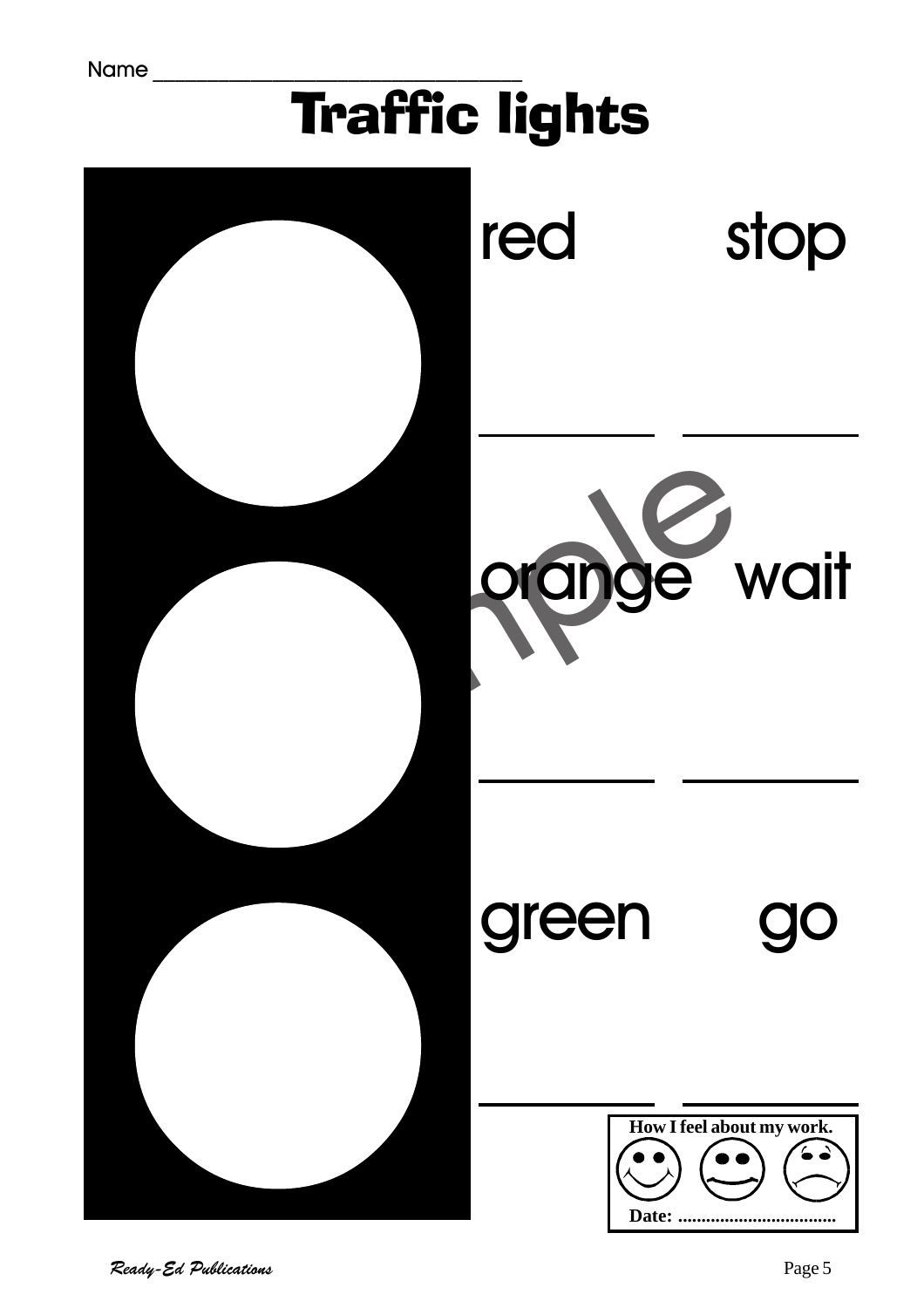### Colour mixing

#### **Proforma**

We have been discovering primary and secondary colours in class. To complete these colour mixing pages I had to read the colour word and fill the square with the correct colour. I then mixed the two colours together to make the new colour which I used to paint the picture underneath.

#### Teachers' notes

You will need:

Pres' notes<br>
Press of paint with teaspoons<br>
Small lids for mixing<br>
brushes<br>
Copies of the activity sheet 2 pots of paint with teaspoons small lids for mixing

brushes

copies of the activity sheet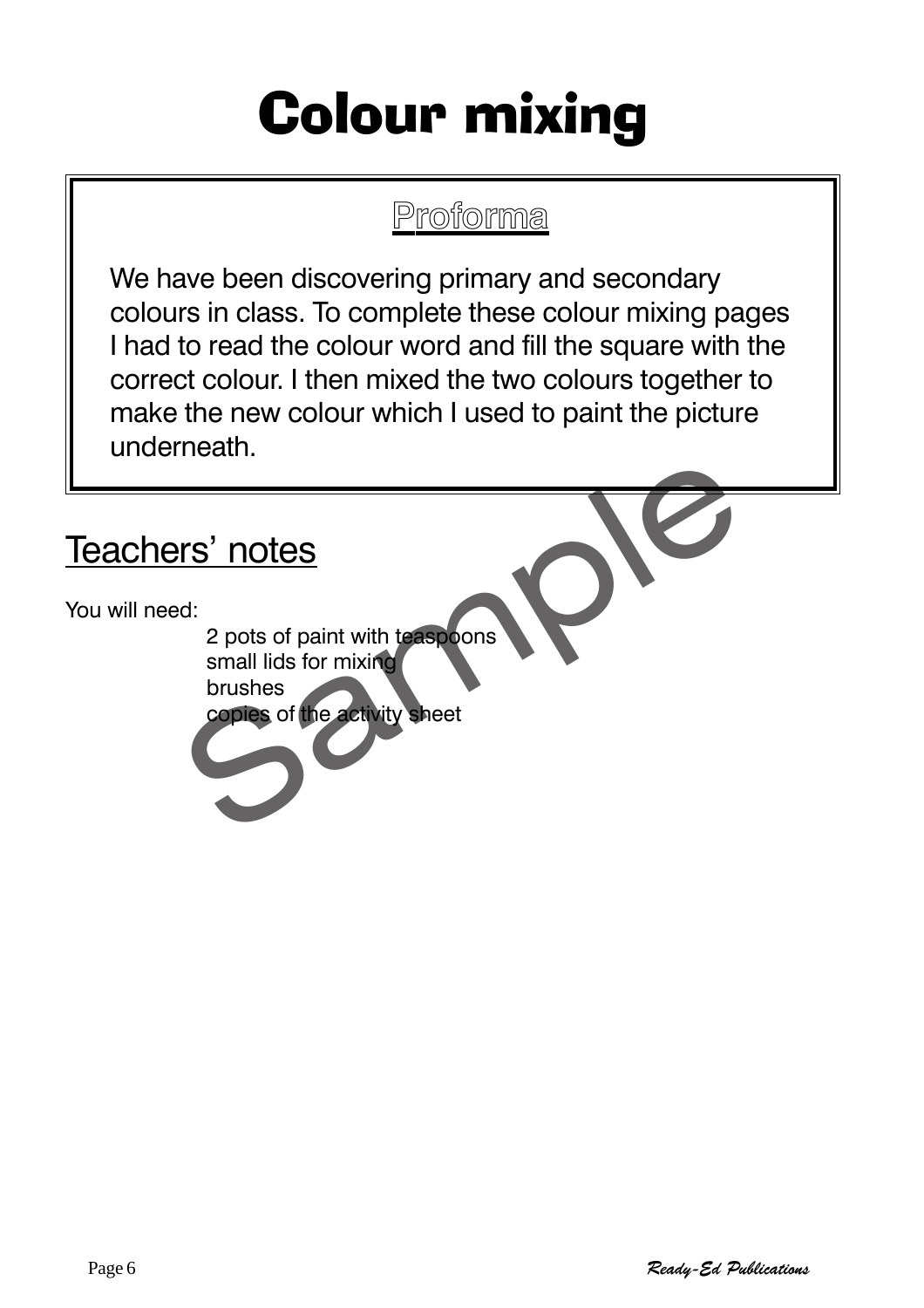# If the colour

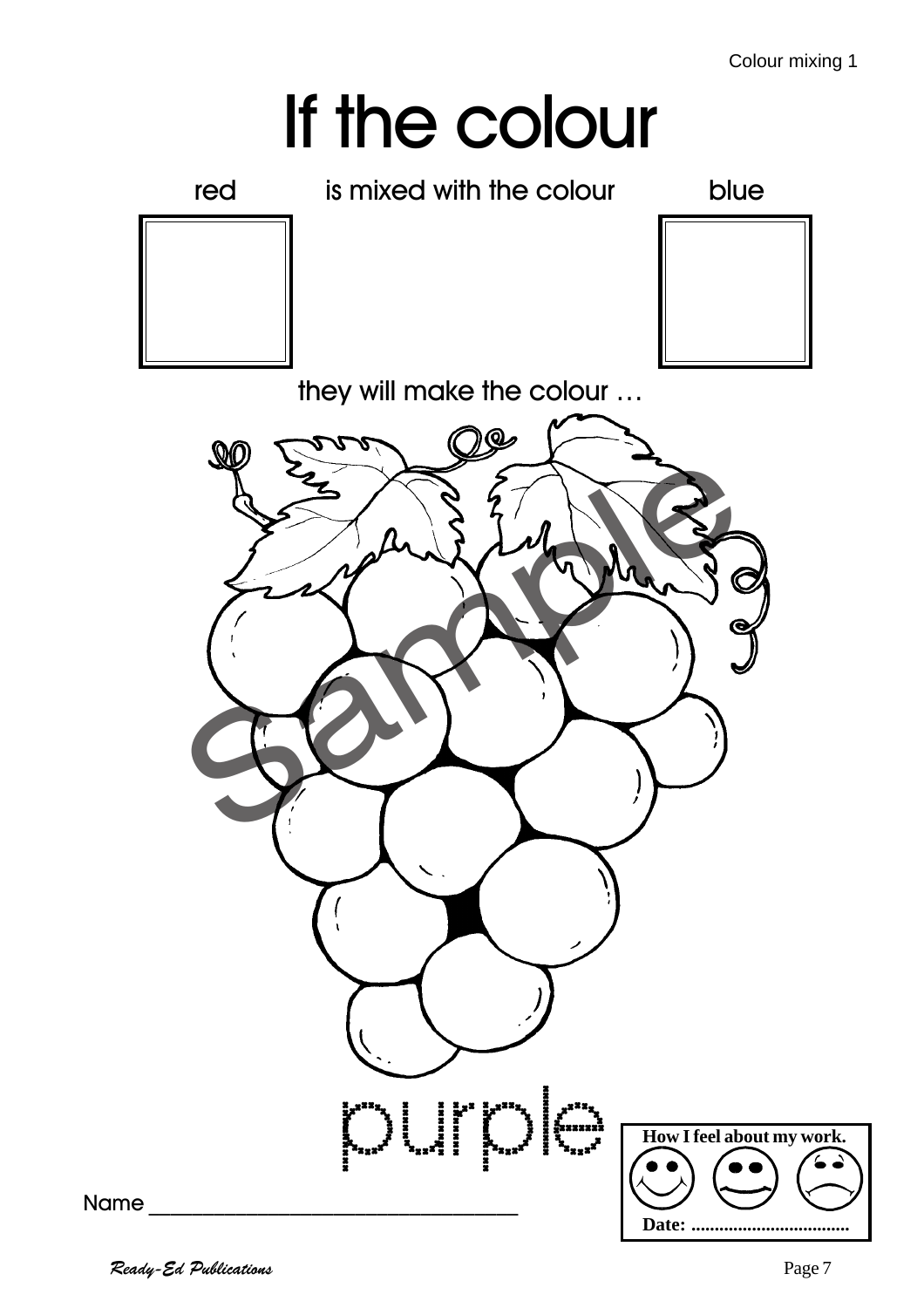# If the colour



blue is mixed with the colour yellow





they will make the colour …



Page 8 Ready-Ed Publications